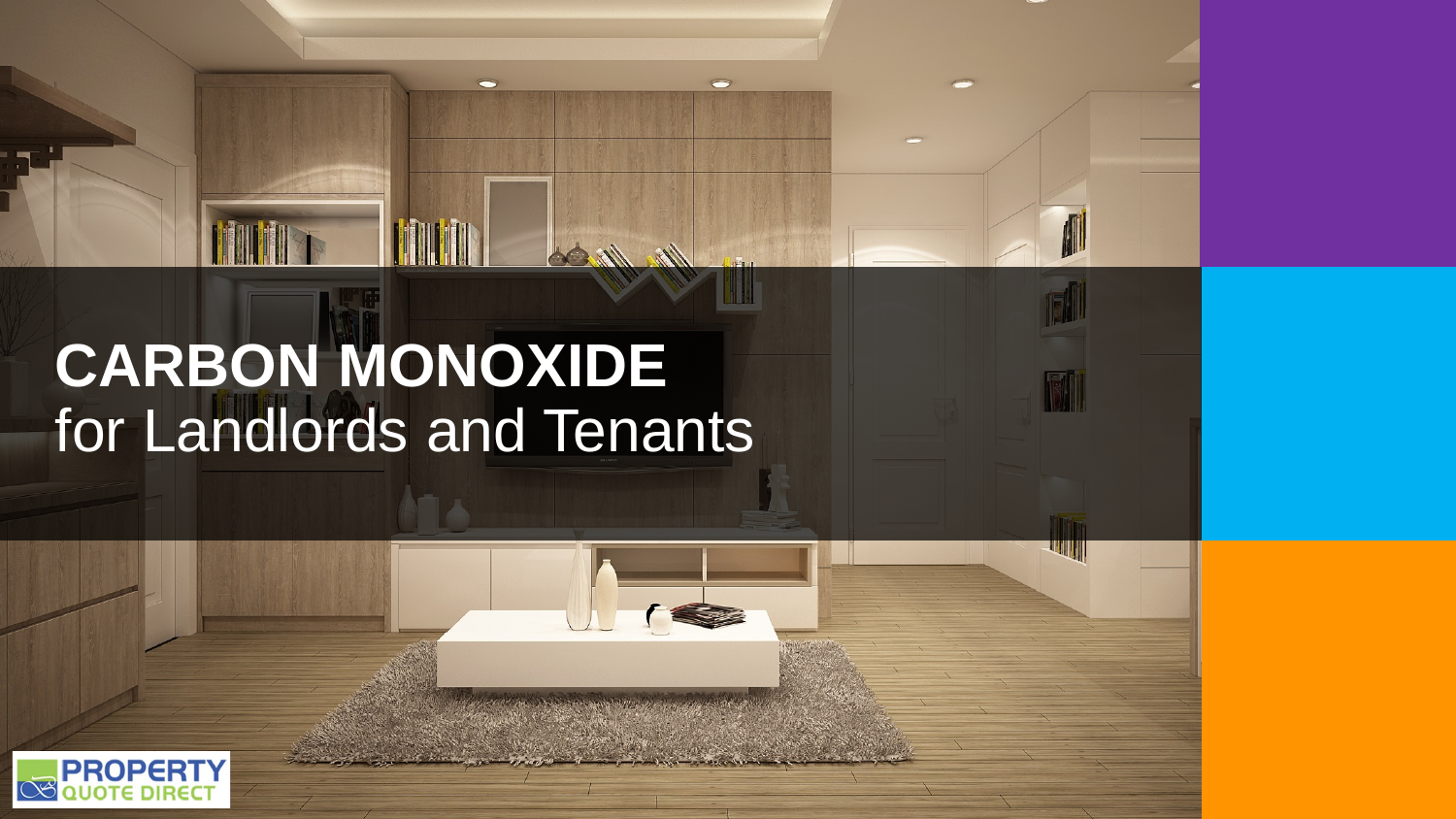## What is Carbon Monoxide?

### CO Poisoning Each Year

**4,000 people in A&E 200 people hospitalised 40 deaths in England and Wales**

> CO results from an incomplete combustion (when not enough air is in the room)

It can be caused by a number of combustibles:

**Natural Gas**





**Wood Coal Butane, Propane &**





**Oil & Fuel Oil**

**Petrol**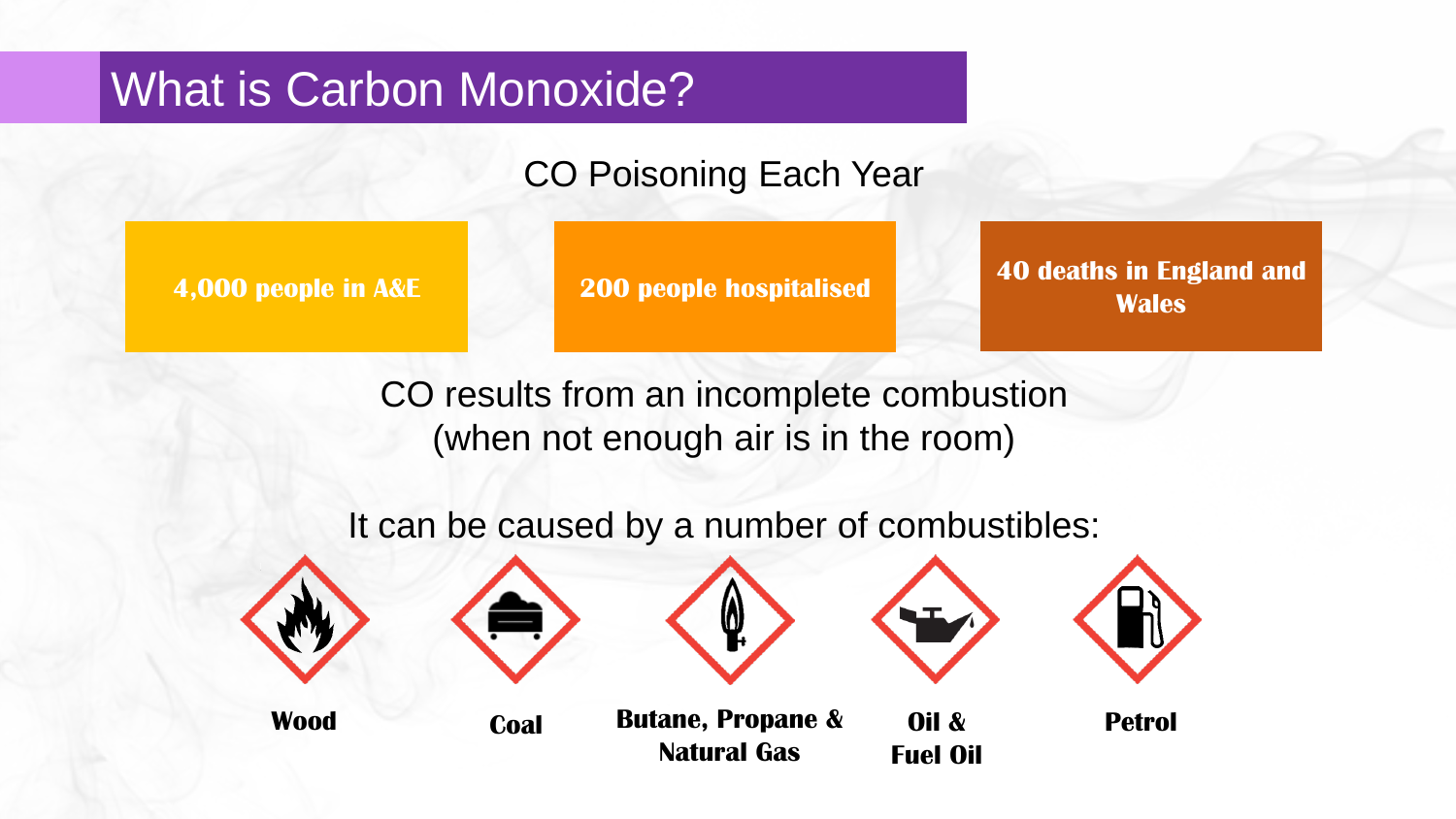## The Symptoms of CO poisoning

Carbon Monoxide is called the **silent killer**







It fixes onto haemoglobin, the protein that carries oxygen in blood. The CO then replaces oxygen in the blood. Poisoning happens in just a few minutes.

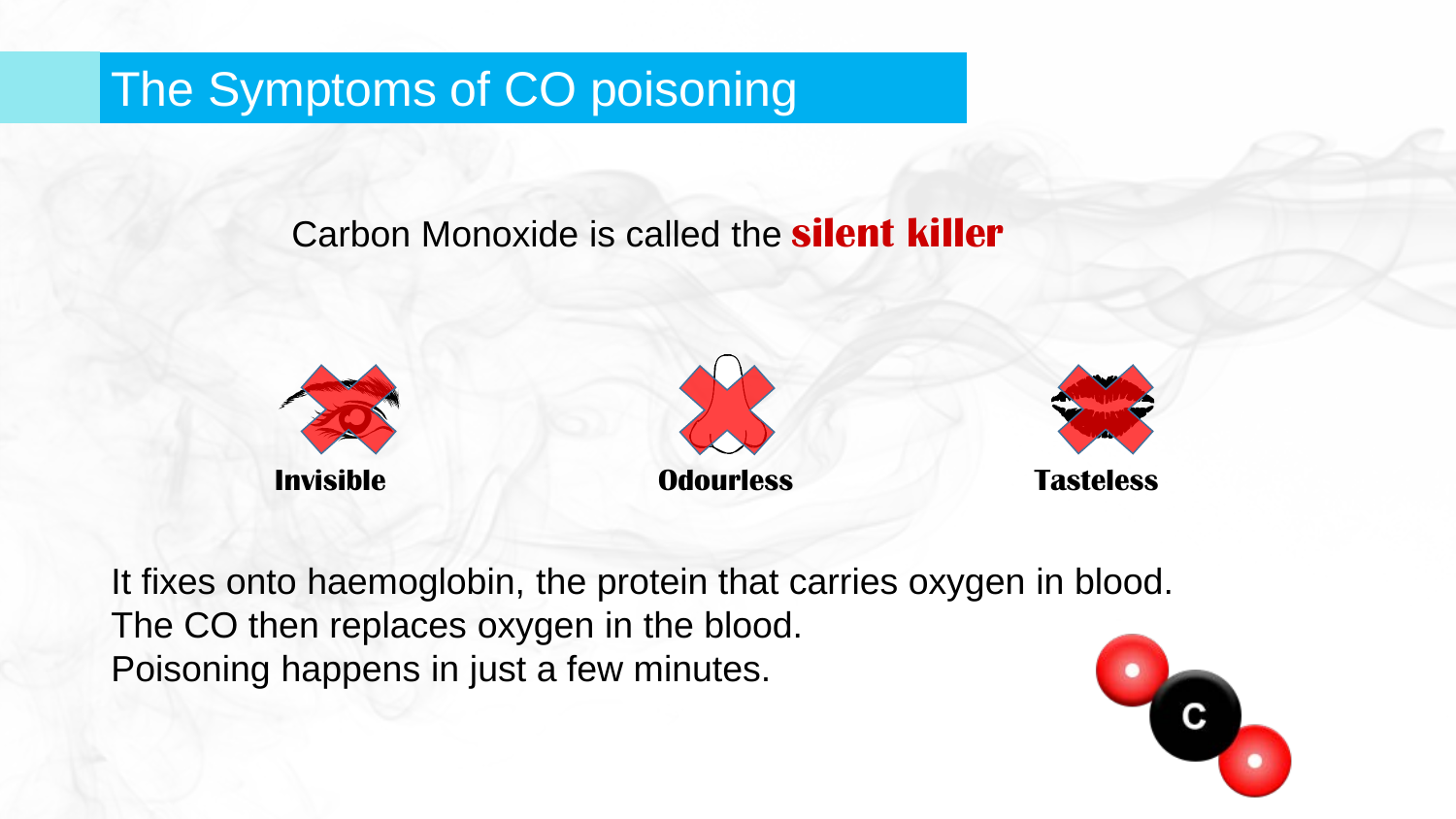## The Symptoms of CO poisoning

### **Severe Poisoning: requires urgent** emergency service intervention



**Headaches Nausea Dizziness**



**Breathlessness Collapse**







**Loss of Consciousness**

**Chronic Poisoning:**

harder to detect



**Headaches Nausea**

**Mental Confusion**



**Cardiac and Respiratory Disorders**

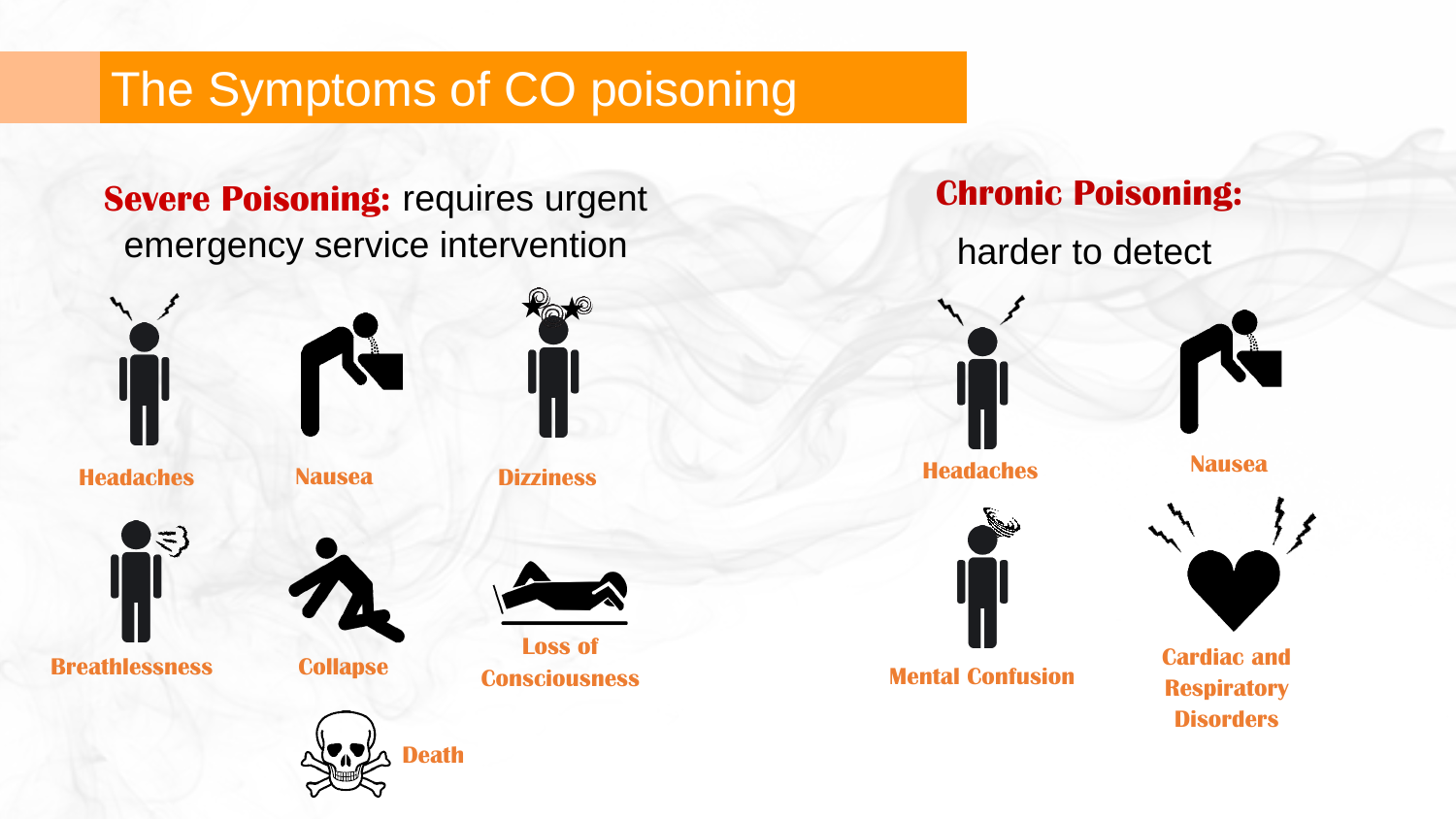## Causes of a CO leak



**Blocked** flues and chimneys



No **ventilation** in the room where the device is set up



Defective **maintenance** of heating and hot water production devices as well as inserts, pans, gas stoves, space heaters…





**Old** devices **Bad use** of devices (e.g. space heaters continuously used)



**Incompatibility** of different installations within the same house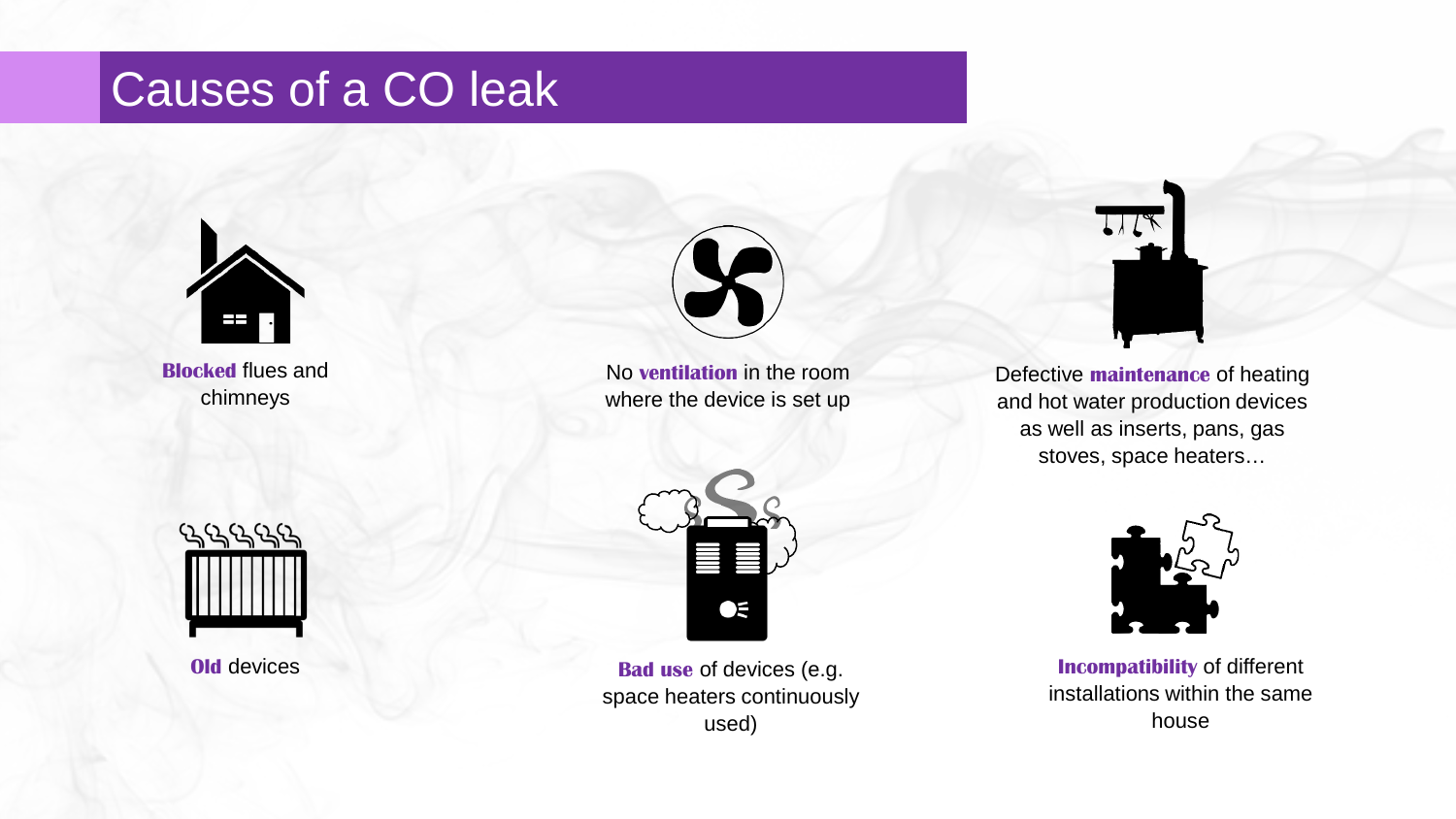## Responsibilities of the…





**Landlord Tenants**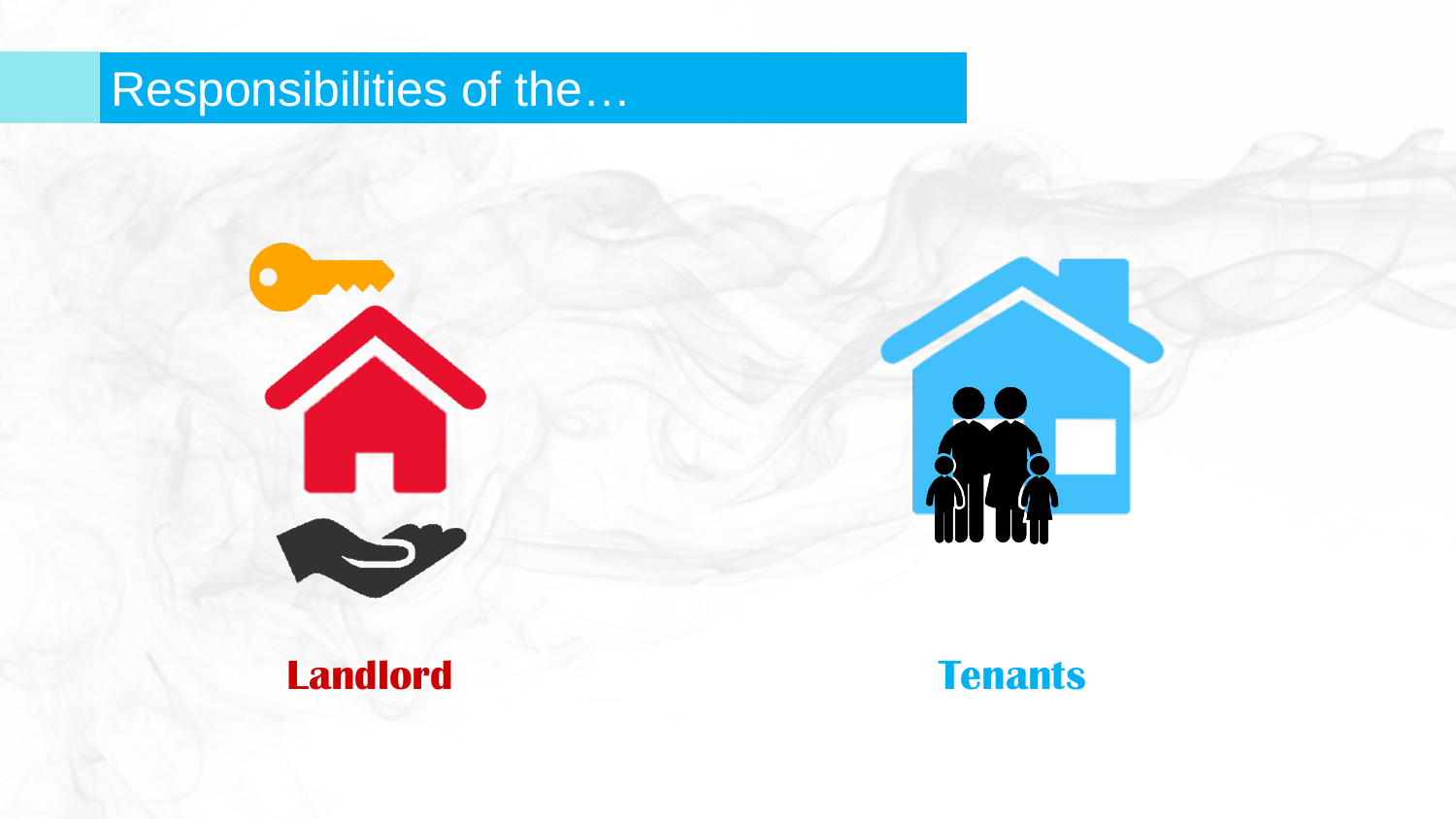## Responsibilities of the landlord

### **1. Maintenance**

Ensure the safety of all pipework, appliances and flues. Regularly check gas appliances in accordance with their instructions or at least once a year.

### **2. Safety Checks**

Make sure each gas appliance is checked by a Gas Safe Registered Engineer at least once a year. Before a new lease, make sure this check has been carried out within the previous 12 months.

### **3. Check Record**

Provide your tenants with a copy of the safety check within 28 days of its completion, as well as to any new tenants.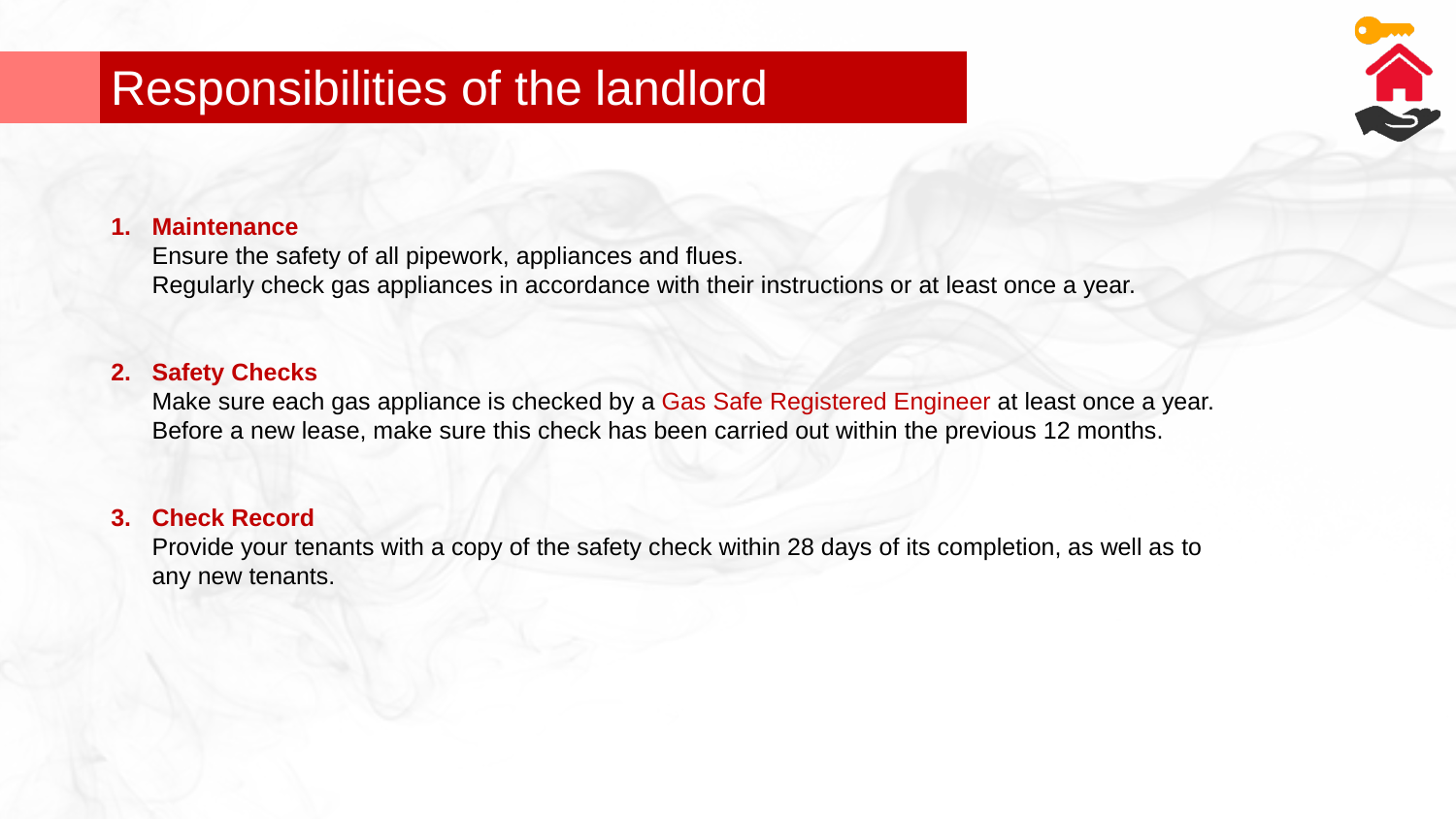## Responsibilities of the landlord

### **4. Vacating and New Tenants**

Ensure the safety of gas fitting and appliances once your tenants have left and have your installation pipework inspected before re-letting.

You are not responsible for the maintenance of your tenants' own gas appliances, only for the gas pipework.

Make sure your new tenants know how to properly use the gas appliances and provide them with the instructions. Your tenants must be informed of how to turn off the gas and what to do in case of an emergency.

### **NEW LAW 2015:**

A smoke alarm must be installed on every floor of your property and a carbon monoxide alarm in high risk rooms (those containing a solid fuel-burning combustion appliance). The alarms must be tested at the beginning of a new lease. If you do not adhere to these laws you could face a fine of up to **£5,000.**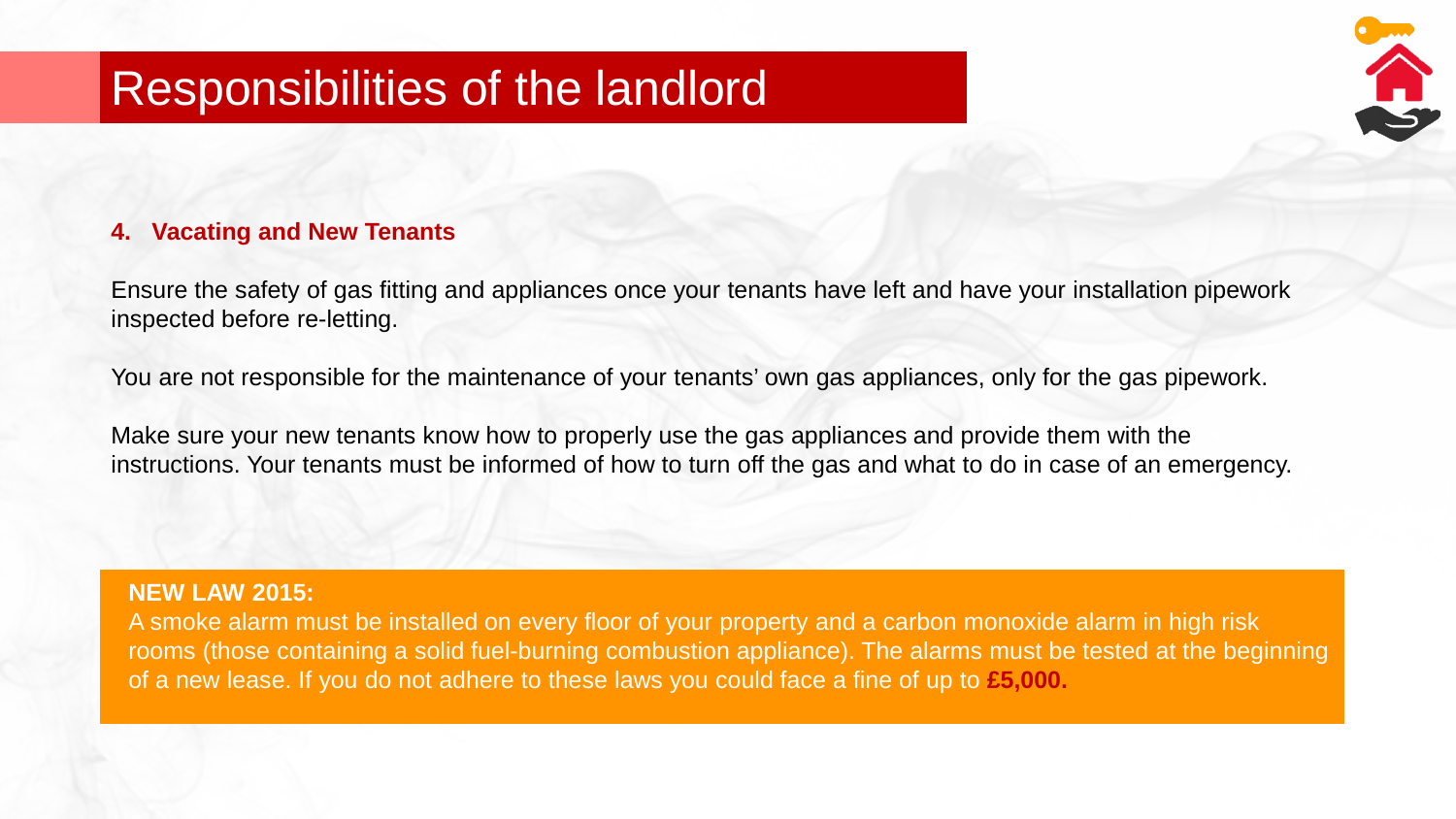## Responsibilities of the tenants



### **1. Check your Landlord**

Make sure your landlord is complying with new laws and regulations – if not they could receive a fine of up to £5,000.

### **3. What about your own appliances?**

Your landlord is not responsible for your own appliances, only for the maintenance of the gas pipes, chimney or flues that serves them.

### **2. Emergency Cases**

Make sure you know what to do in case of an emergency. Your landlord is responsible for showing you how to turn off the gas when you move in.

### **4. What if your landlord is not complying?**

If your landlord does not provide a copy of the safety record, you have the right to complain to the HSE (Health and Safety Executive) who may prosecute your landlord.

### **NEW LAW 2015:**

It is your responsibility to check that the smoke and carbon monoxide alarms in your property are working properly by carrying out regular tests.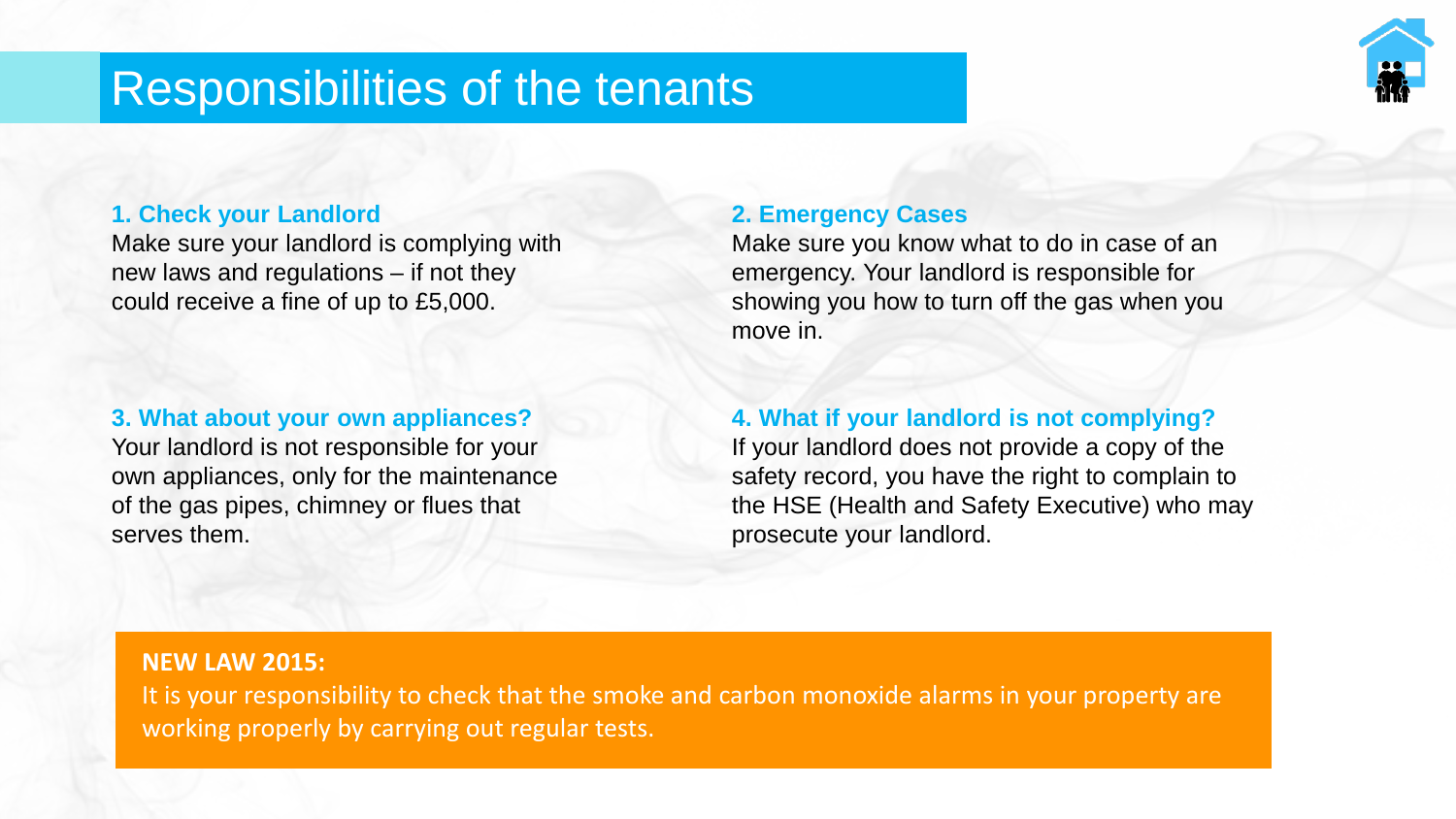## What to do in case of a poisoning?

In case of a **leak** detection:

- **1.** Immediately evacuate the room
- **2.** Call emergency services
- **3.** Do not go back until the room has been checked by professionals

When **severely** poisoned:

- Transported to the hospital and put under oxygenation
- For the most severe cases: placed under a hyperbaric chamber
- Medical tracking for at least a year
- For severe cases: possibility of suffering from chronic migraines, neurological troubles and more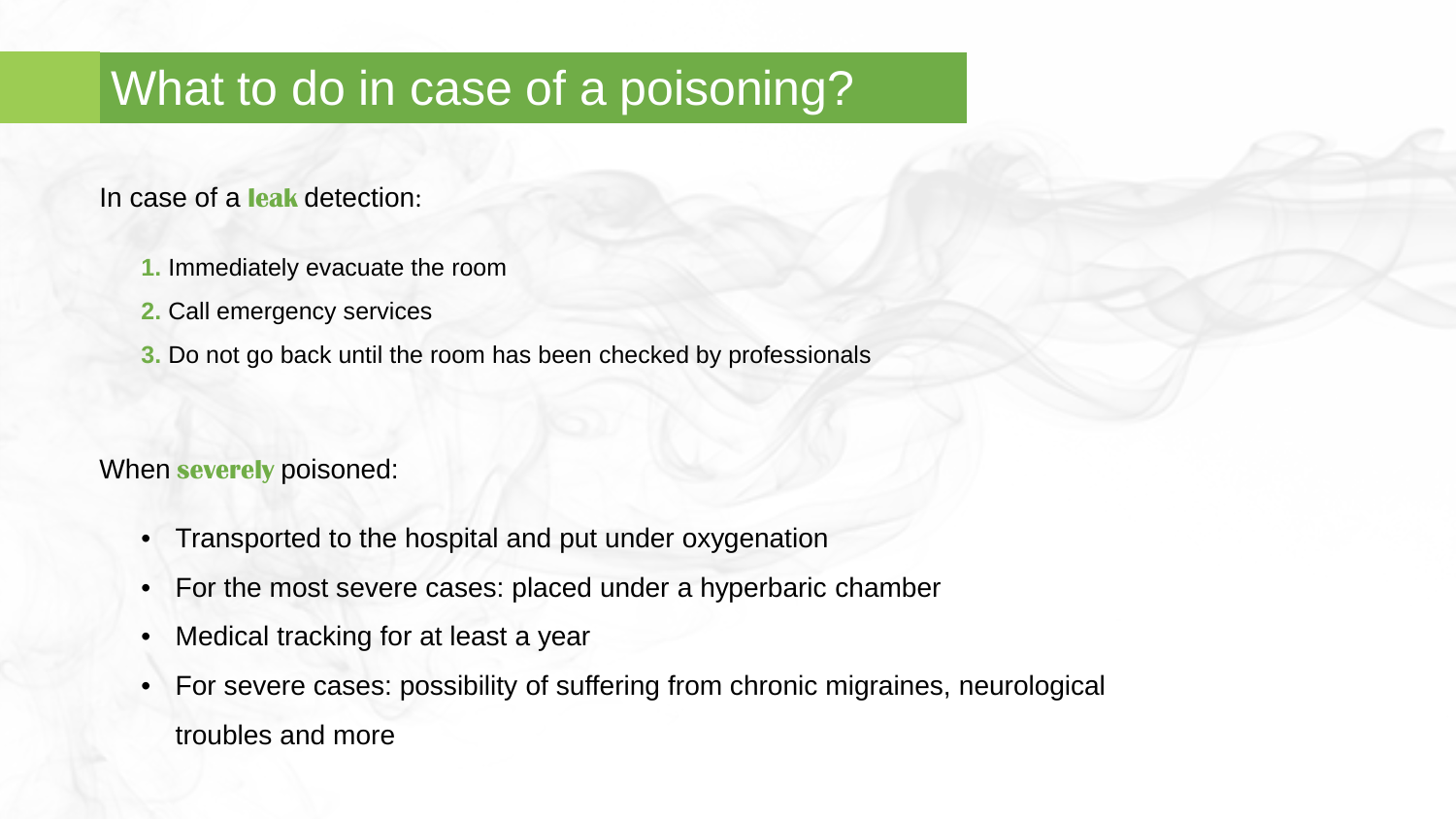## Find out more: useful links

• Gov.uk: Carbon monoxide poisoning: recognise the symptoms and tackle the cause

[https://www.gov.uk/government/uploads/system/uploads/attachment\\_data/file/260211/Carbon\\_Monoxi](https://www.gov.uk/government/uploads/system/uploads/attachment_data/file/260211/Carbon_Monoxide_Letter_2013_FinalforPub.pdf) de\_Letter\_2013\_FinalforPub.pdf

• Gov.uk: The Smoke and Carbon Monoxide Alarm (England) Regulations 2015

[https://www.gov.uk/government/uploads/system/uploads/attachment\\_data/file/464717/150929\\_SC\\_Ex](https://www.gov.uk/government/uploads/system/uploads/attachment_data/file/464717/150929_SC_Explan_book_Annex_A_LandlordsTenants_REVISED.pdf) plan\_book\_Annex\_A\_LandlordsTenants\_REVISED.pdf

NHS: Carbon monoxide poisoning

<http://www.nhs.uk/conditions/carbon-monoxide-poisoning/Pages/Introduction.aspx>